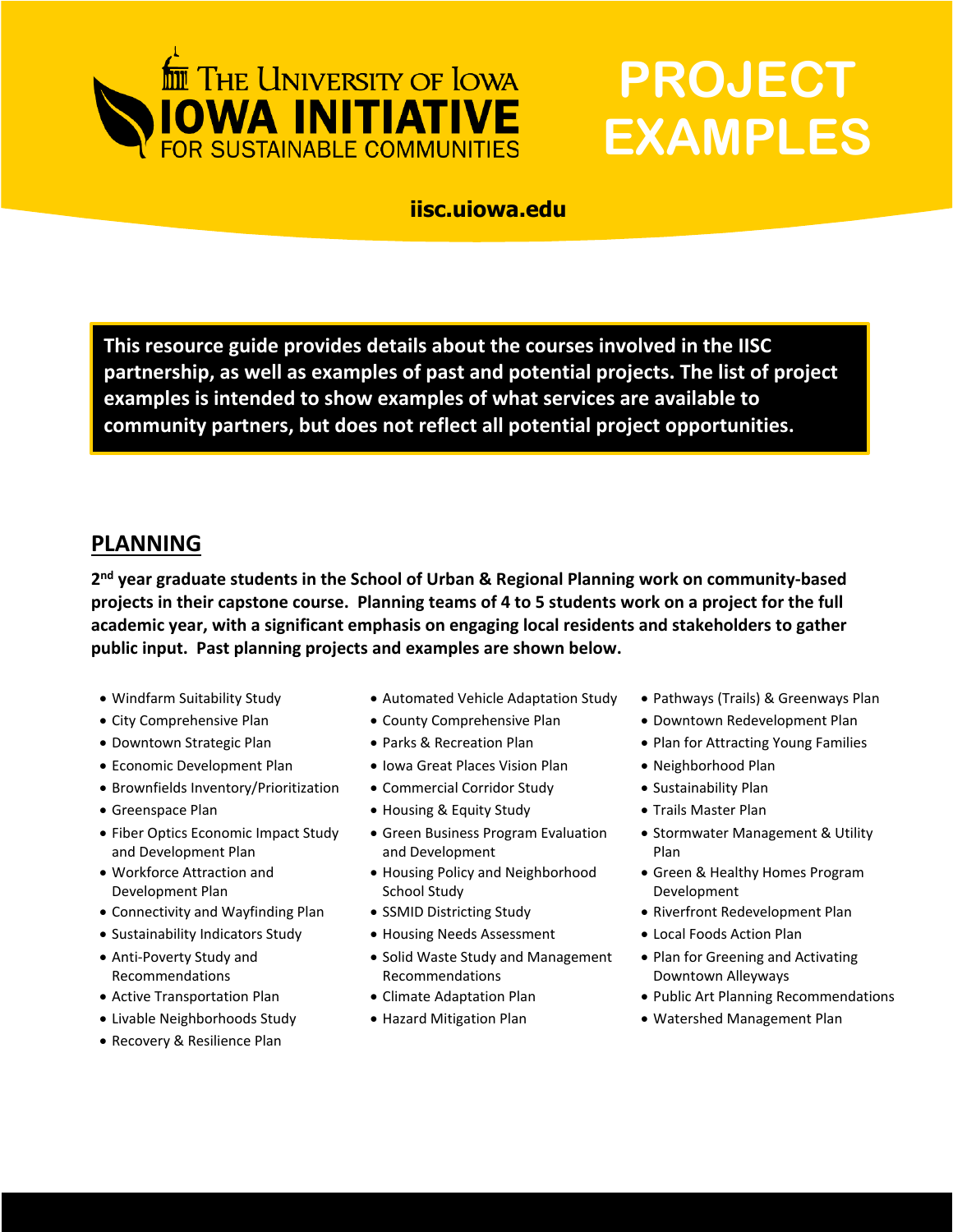## **CIVIL & ENVIRONMENTAL ENGINEERING**

**College of Engineering seniors, working in groups of 2 to 4 students, complete capstone projects during either the fall or spring semester. Each project includes design alternatives, final design renderings, and complete cost estimates. Ideal projects for students include multiple elements from the four department focus areas: hydrology, transportation, environment, and structures. These projects are often used by communities as preliminary engineering reports to make decisions about moving projects forward.** 

- Adaptive Reuse of Underutilized Buildings
- Safe Routes to School Trails • Bridge Relocation • Pedestrian Bridge Design
- Park Shelter and Site Development Nature Center Design • Fish Barrier Design
- Amphitheater Design River Channeling Building Design
- 
- 
- 
- 
- 
- 
- Structural Analysis and Building Restoration
- 
- 
- 
- 
- 
- 
- 
- 
- 
- Old School Building Reuse and Repurposing
- 
- 
- 
- Stormwater Management Vetlands Design 1999 Boat Ramps and Site Development
- Dog Park Design Fitness Trail Design Fitness Trail Design Campground Improvements
- Complete Street Redesign Pocket Neighborhood Waterways Access and Development
- Firehouse Restoration  **Rooftop Garden Properties Recreational Trail Design**
- Traffic Calming Wellness Park Design Airport Improvements
- Rails to Trails **Pedestrian Infrastructure** Transportation Infrastructure

#### **LAW**

**The Community Empowerment Law Project, a program in the College of Law, works to strengthen communities, create economic opportunity, and advance social justice. Teams of 3 or 4 law students, under the guidance of a licensed attorney on the faculty, undertake matters ranging from entity formation and strategic planning to coalition building and the design of advocacy plans. Projects are typically one semester, with the option to extend as needed. Past projects are shown below.**

- Exploring local options to protect against negative consequences of mineral mining
- Creating a local advocacy strategy to increase system transparency for addressing child neglect
- Exploring Community Investment Strategies
- Building institutional knowledge to enhance labor education in the Midwest
- Working to Ending the Practice of Juvenile Offenders Waived to the Adult Criminal Legal System
- Creating a Hate Crime Ordinance Drafting language of Land Bank
- Exploring Sustainable Business Models to Advance Social Justice and Protect Workers' Rights
- Building a Strategy to Decrease Blighted Properties and Increase Affordable Housing
- legislation for Iowa Code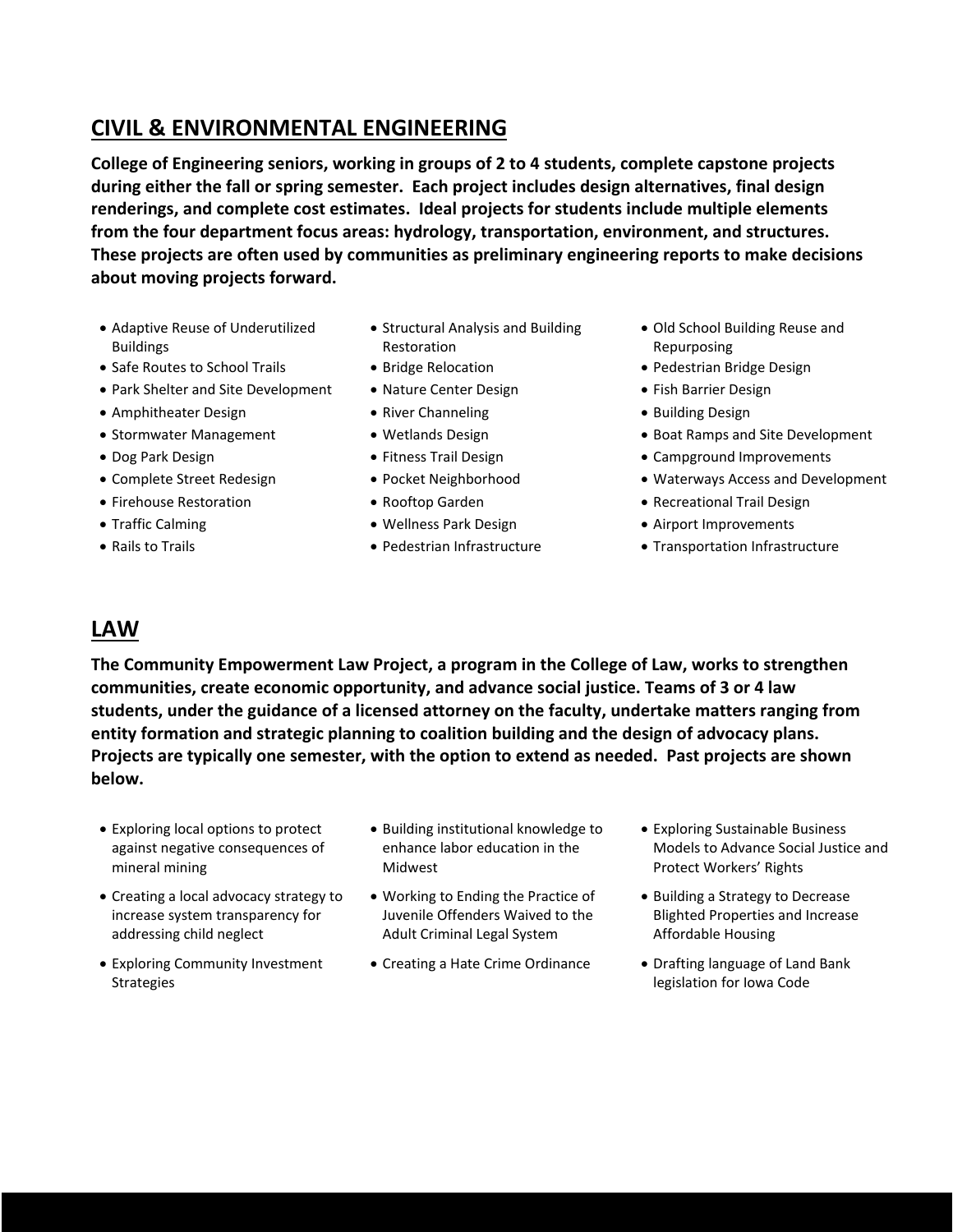## **DIGITAL ARCHIVING**

**Graduate students in the School of Library and Information Science work as a large group (around 20 students) to take on significant digital archiving projects. Over the course of a semester course, groups can help design online databases, content management systems, and visualizations for archives, collections, and records that are not currently accessible online. Public libraries and city archiving departments are examples of past partners. IISC communities could check with library directors and city archivists for needs and opportunities.** 

# **MARKETING & BRANDING / GRAPHIC DESIGN**

**The Marketing Institute in the Tippie College of Business attracts top upper-level students to work with real-world "clients". Two options are available, depending on the clients needs.** 

**One option spans the full academic year, and groups of 4 – 5 seniors use a data and analytical approach to develop a strategic marketing and branding plan. The other option lasts one semester, with typically four groups of juniors competing against one another and "pitching" their creative marketing and branding concepts to clients.** 

**Client examples include cities, city departments, county conservation organizations, neighborhood associations, chambers of commerce, non-profits, economic development organizations, and real estate projects. Students can also help develop a unified community marketing and branding strategy.** 

**IISC also works with Graphic Design students to produce high-quality design options for clients. Graphic design can be done in conjunction with the marketing client, or as a standalone project for a different partner in the community.**

**Types of products that could be included the project are shown below**

- Marketing Plan **Analytics** Analytics **Faglines** Taglines
	-

- 
- Logo Design Marketing & Promotional Materials Website Design
- 
- 
- 
- Social Media Plan Social Media Content Mobile App Design
- -

# **GIS MAPPING & ANALYSIS, GEOGRAPHY**

**Geography students study the interactions of people with each other and their environment. Focus areas include environmental monitoring and policy, climate change, ecosystem processes, sustainability, public health, geographic information systems, and more. IISC also works with a Geography-based student organization, ICIGO, on GIS applications, web content, map-making, and other visualizations. Past projects examples are shown below.** 

- Lead & Copper utility mapping ESRI StoryMaps Providence Wayfinding
- 
- 
- 
- Site Suitability Urban Agriculture Urban Agriculture Urban Ecology
	-
- 
- 
- Radon Mapping Tree Inventory and Management Flood Risk Assessment for Hazard Mitigation